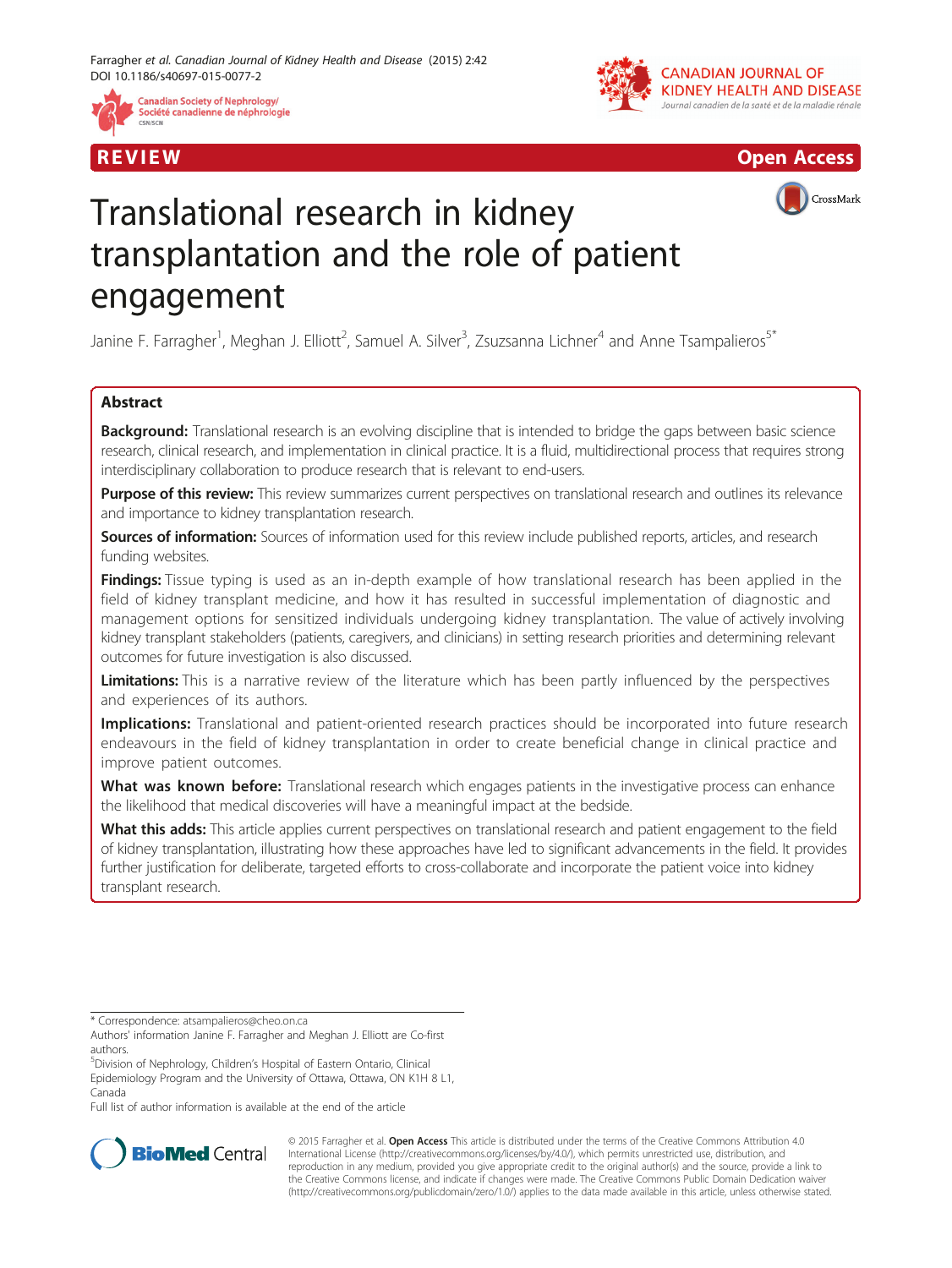## Abrégé

Contexte: La recherche translationnelle est une discipline évolutive qui a pour but de faire le pont entre la recherche fondamentale, la recherche clinique et la mise en œuvre de pratiques cliniques dans le domaine des transplantations rénales. Il s'agit d'un processus multidirectionnel et fluide qui demande la collaboration étroite de toutes les disciplines impliquées afin que la recherche qui en résulte soit pertinente et touche directement les usagers.

Objectifs de la revue: Cette revue fait la synthèse des éléments actuels de la recherche translationnelle, et décrit sa pertinence et son importance dans le domaine de la recherche sur la transplantation rénale.

Sources: La réalisation de cette revue a été possible suite à la consultation de recueils et d'articles publiés ainsi que de sites web dédiés au financement de la recherche.

Constatations: L'étude de la compatibilité immunologique est utilisée à titre d'exemple pour démontrer en détail la façon dont la recherche translationnelle a été appliquée dans le domaine des greffes du rein jusqu'à maintenant, et comment elle a permis la mise en œuvre de solutions efficaces pour le diagnostic et l'organisation des soins aux patients subissant une greffe de rein. On a également discuté de l'importance d'impliquer toutes les parties prenantes d'une procédure de transplantation rénale, soit les patients eux-mêmes et le personnel soignant et le personnel clinique, afin d'établir les priorités de recherche et de définir les résultats pertinents en vue d'études ultérieures.

Limites de l'étude: Il s'agit d'une revue non systématique de la littérature influencée en partie par la perspective et les connaissances des auteurs sur le sujet.

Conséquences: Il apparait important d'intégrer les pratiques courantes en recherche translationnelle de même qu'en recherche axée sur le patient lors de futures études sur les greffes de reins. Ceci afin d'instaurer un changement bénéfique dans la pratique clinique et par conséquent, d'améliorer les résultats chez les patients.

Données connues: Une approche de recherche translationnelle favorisant l'implication des patients dans le processus d'analyse peut augmenter les chances de voir les découvertes médicales avoir des répercussions directes et plus significatives pour le patient.

Ce que cette étude ajoute: Cette revue expose les différents points de vue sur la recherche translationnelle et la collaboration des patients au processus, dans le domaine de la transplantation rénale. Elle illustre également la façon dont ces approches ont mené à des progrès marqués dans le domaine et plaide pour une collaboration volontaire et ciblée entre les différents intervenants ainsi que pour une plus grande implication des patients dans la recherche.

## Why is this review important?

A kidney transplant is the best treatment for patients with end-stage renal disease. This review highlights the importance of translational research in bridging the gaps between basic and clinical research and promoting evidence implementation in the field of kidney transplantation. It also reviews the key role of patient engagement in the research process.

## What are the key messages?

The example of tissue typing is provided to illustrate the application of translational research in kidney transplantation. Patient-oriented research, including the involvement of kidney transplant stakeholders in determining research priorities and outcomes, may enhance the relevance and implementation of research findings into practice.

## Implications for future research/policy

Translational research fosters multidisciplinary and multistakeholder collaboration and can improve translation of findings into practice. This strategy lends itself to many

opportunities to enhance patient care and quality of life post-kidney transplant.

# Introduction

A Medline search exploring the term "translational research" reveals titles published as early as the 1990s [[1](#page-7-0)]. The discipline of translational research, however, has come into existence more recently [\[2\]](#page-7-0). The concept of translational research may have different meanings, depending on the field [\[3\]](#page-7-0). For researchers, it might imply testing an idea in a laboratory with the hopes of bringing the finding into a clinical setting [\[4\]](#page-7-0), whereas for clinicians, it may imply seeing the benefits of laboratory discoveries at the bedside and changing practice guidelines [\[3, 5](#page-7-0), [6\]](#page-7-0).

The National Institutes of Health initially defined translational research as two separate areas of research: the first involving the application of discoveries from the laboratory or "bench" to the clinical setting, and the second aimed at adapting "best practices" in the community. It was thought to exist along a unidirectional continuum [[7](#page-7-0)]. Over the years this definition has evolved to become bidirectional and to include more phases [\[1](#page-7-0)]. Waldman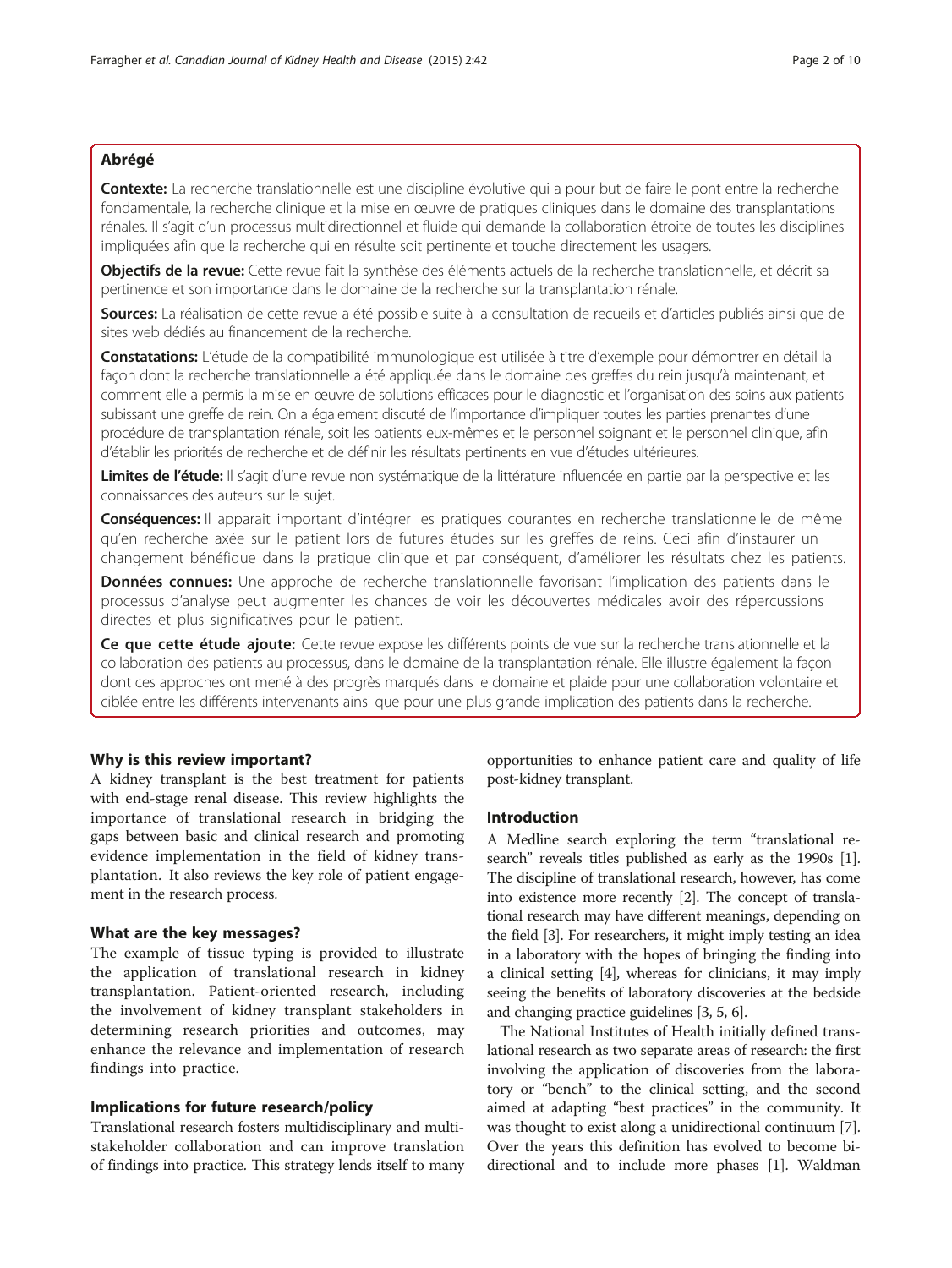et al. describe a newer model which now reflects a more diverse spectrum of knowledge [[8](#page-7-0)]. T1 phase translates basic laboratory research to human application [\[9](#page-7-0)]. T2 phase promotes the movement of research discoveries through clinical development in order to gather enough evidence to develop practice guidelines [\[10\]](#page-7-0). During the T3 phase, the findings made in T1 and T2 are brought to community practice [\[11\]](#page-7-0). This phase was included so that all patients could benefit from the discoveries made in the first two phases. The T4 phase aims to incorporate a public health model, with the goal being to educate the community to make healthier choices in order to prevent disease [[9\]](#page-7-0). Waldman et al. also propose including a T0 and T5 phase. T0 recognizes the work of laboratory investigators as being the start of the continuum, whereas T5, at the other end of the translational research spectrum, allows for a more "global" approach by extending research to a societal model [[12](#page-7-0)].

Some of the benefits of translational research include an increased number of individuals participating in research and a more patient-centered approach [[2](#page-7-0)]. Obstacles include the high cost of the desired projects, a lack of funding, and slow turnover of results [[3, 13\]](#page-7-0). The Canadian Institutes of Health Research (CIHR) refers to the challenges Canada faces in promoting translational research as "death valleys" [[14](#page-7-0), [15\]](#page-7-0) (Fig. 1). Valley 1 refers to "the decreased capacity to translate the results of discoveries generated by basic biomedical research in the laboratory to the bedside or careside …", and Valley 2 refers to the "limited capacity to synthesize, disseminate and integrate research results more broadly into health care decision-making and clinical practice" [[14\]](#page-7-0). In this narrative review, we will highlight examples of translational research and the death valleys within the field of kidney transplantation, and review tissue typing as an in-depth example of bench-to-bedside research. We will also discuss the role of patient-oriented research in translational research, and its use and applicability to the field of kidney transplantation.

## Biomarkers of acute rejection in kidney transplant recipients: challenges in bridging Valley 1

A kidney transplant is the preferred treatment for patients with end-stage renal disease (ESRD). Despite improvements in graft survival, long-term management post-transplant is still challenging. The constant risk of rejection and the long-term side effects of immunosuppressive medications remain obstacles. Early acute rejection affects 10 % of kidney transplants [\[16](#page-7-0)–[18](#page-7-0)]. Measuring serial serum creatinine levels is one way of monitoring kidney function; however, a rise in creatinine level is a late sign of kidney dysfunction and cannot differentiate between possible causes. A kidney biopsy is the gold standard for diagnosis, but is both invasive and subject to sampling error [[19\]](#page-7-0). The use of biomarkers as non-invasive diagnostic tools in kidney transplantation has been described since the 1970s [[20\]](#page-7-0). A biomarker is a "cellular, biochemical, molecular or genetic alteration by which a biological process can be recognized and/or monitored and has diagnostic or prognostic utility" [[21](#page-7-0)]. Urine is a potential source for biomarker monitoring of kidney function, including proteins, peptides and messenger RNAs [\[22\]](#page-7-0).

Halawa reviews some of the biomarkers that have been considered in kidney transplantation in an attempt to detect kidney injury earlier [\[18](#page-7-0)]. One of the more extensively studied biomarkers is human neutrophil gelatinase associated lipocalin (NGAL). NGAL is normally expressed at low levels in kidneys and increases tremendously after kidney injury. NGAL has been measured in kidney biopsies [[23](#page-8-0)], serum before and shortly after transplantation to predict delayed graft function [\[24\]](#page-8-0), and urine samples to

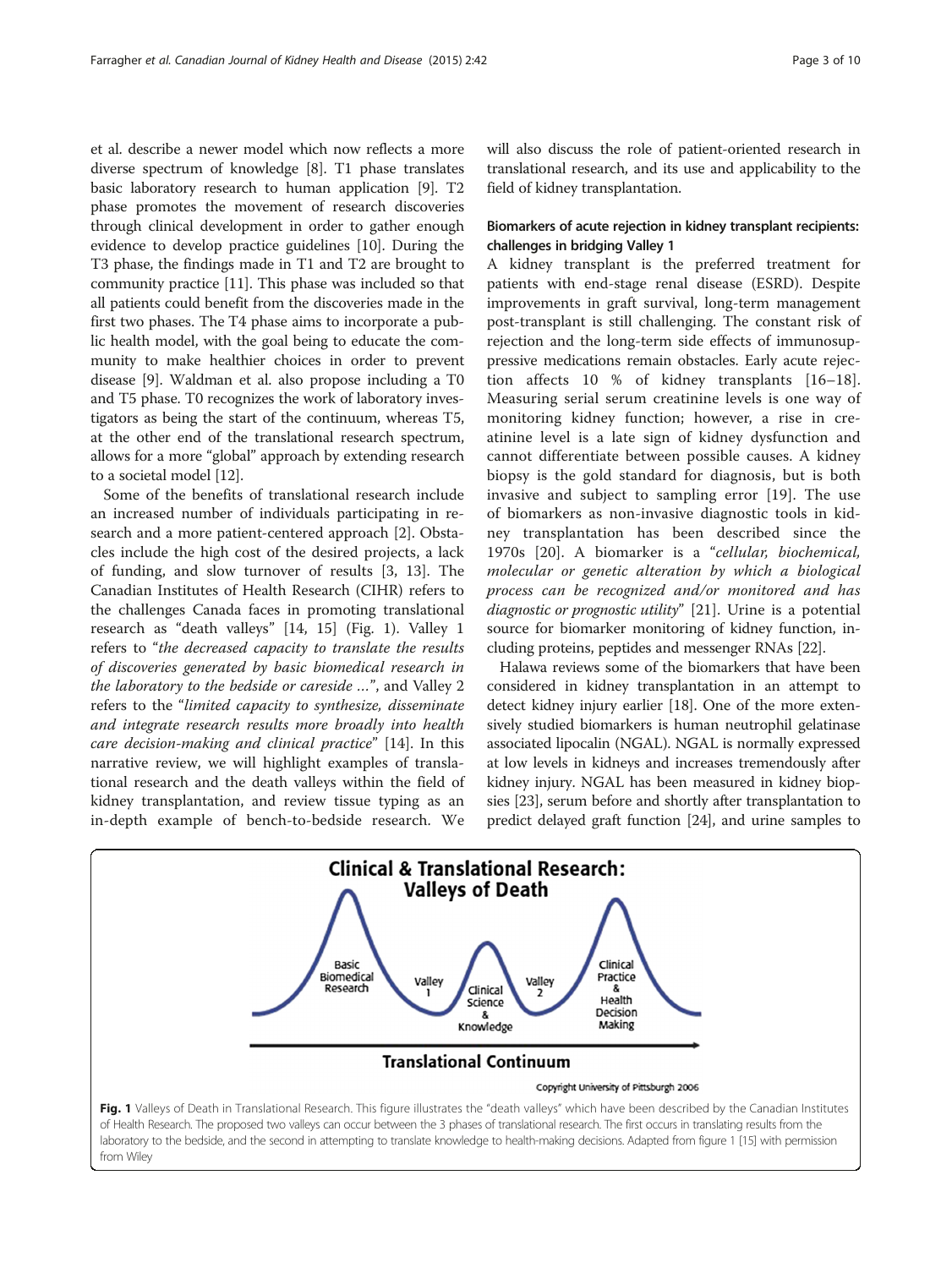detect tubulitis [[25](#page-8-0)]. Heyne et al. [\[26\]](#page-8-0) measured NGAL from spot urines in 182 outpatient kidney transplant recipients in order to discriminate acute rejection from other causes of kidney dysfunction. They found that patients with biopsy-proven rejection had much higher NGAL levels, and the sensitivity and specificity to predict rejection were high at 100 % and 93 % respectively. A study by Blydt-Hansen et al. [\[27](#page-8-0)] assessed the utility of metabolomics in detecting T cell-mediated rejection among pediatric transplant recipients. This study demonstrated that urinary metabolomics are both sensitive and specific in detecting T cell-mediated rejection in this population. However, despite the many possible advantages of using biomarkers, their clinical utility remains unclear, and they are not currently part of routine clinical care in most centres. Some of the reasons for this include that they were developed in a non-transplant setting and thus still require validation in larger trials of transplant patients [\[18\]](#page-7-0), or that they are not readily available at all centers. Furthermore, none of the studies to date have assessed whether measuring these biomarkers leads to improvement in clinical outcomes compared to the current management of kidney transplant recipients. These examples demonstrate some of the challenges seen with translational research, and in particular within Valley 1.

# Defining the optimal treatment for antibody-mediated rejection after kidney transplantation: Challenges in bridging Valley 2

Acute antibody-mediated rejection (ABMR) is another form of rejection that occurs in 5–7 % of transplants and causes 10–48 % of acute rejection episodes post-kidney transplant [\[28\]](#page-8-0). ABMR is less responsive to therapy, and one-year graft survival ranges between 15–50 % [[29](#page-8-0)]. Current international guidelines do not have a defined evidence-based treatment protocol for ABMR, and the Kidney Disease Improving Global Outcomes (KDIGO) guidelines suggest the use of one or more of a variety of therapeutic modalities [\[30, 31](#page-8-0)]. Sureshkumar et al. [[30](#page-8-0)] reviewed six studies that tested therapies for the treatment of ABMR, including the use of steroids, plasmapheresis, intravenous immunoglobulin, and/or monoclonal antibodies. Most of these studies demonstrated improvements in graft function after treatment compared to their control arm. A more recent systematic review by Roberts et al. [[32](#page-8-0)] identified 12 controlled trials (five randomized and seven non-randomized) that compared the efficacy of therapies used for acute ABMR post-kidney transplant. The included studies were quite heterogeneous, and the review concluded "there is currently insufficient evidence to guide treatment for acute ABMR". This area of research highlights an example of Valley 2, as the clinical studies that have been performed in this area lack the size and

quality to provide compelling evidence needed to make standardized practice recommendations.

# An in-depth example of the translational research process: tissue typing

The knowledge sharing and collaboration that has occurred across the valleys in the field of tissue typing exemplify how translational research has led to improved patient outcomes. This process began with a series of early discoveries in the laboratory. In the 1930s, P.A. Gorer, a physician, studied a possible link between blood group antigens and rejection of allogeneic tumor transplants in mice and observed that the rejection reaction of tumor grafts resembled the reaction to incompatible blood transfusions. Meanwhile, G. Snell, a geneticist, studied the genetics of the histocompatibility loci. The two established that the blood group antigens and the histocompatibility H locus were the same, and termed the locus H2 [\[33](#page-8-0)]. Jean Dausset observed a correlation between leukocyte antigen compatibility and skin graft tolerance, and in 1965 he proved that the human leukocyte antigen (HLA) Hu-1 complex was a transplantation antigen. Baruj Benacerraf, working with guinea pigs, noticed that when injected with a synthetic antigen, only a subset of animals responded. Through a series of cross-matching experiments, he proved that the response was controlled by a single dominant gene, which he termed 'immune response' or Ir gene. The Ir gene turned out to be a member of the major histocompatibility complex (MHC). Working with genetically identical twin donors, Benacerraf proposed that rejection of transplanted organs is governed by Ir genes [\[34](#page-8-0)]. These findings paved the way for an understanding of autoimmune diseases, organ transplantation, and how individuals in a population respond to the same pathogen. HLA genes are the most polymorphic loci described to date in the human body. Today HLA typing forms the basis of donor selection. Despite its complexity, HLA typing has provided kidney transplant programs with the ability to specify a patient's antibody profile, and has been translated into patient-centered transplant pathways.

The initial serological assays included complementdependent cytotoxicity (CDC). CDC-based methods, where recipient serum is mixed with donor cells, were the first tests used to identify circulating antibodies [\[35](#page-8-0)]. Their implementation prior to every kidney transplant quickly reduced the incidence of hyperacute rejection. However, CDC methods could not define all antibody specificities, with several false negatives and false positives [[35](#page-8-0)–[37](#page-8-0)]. This was particularly a problem for sensitized patients, who were often denied a potential donor kidney based upon a false positive crossmatch [\[37](#page-8-0), [38](#page-8-0)]. Therefore, the most vulnerable patients were not maximally benefiting from this new technology.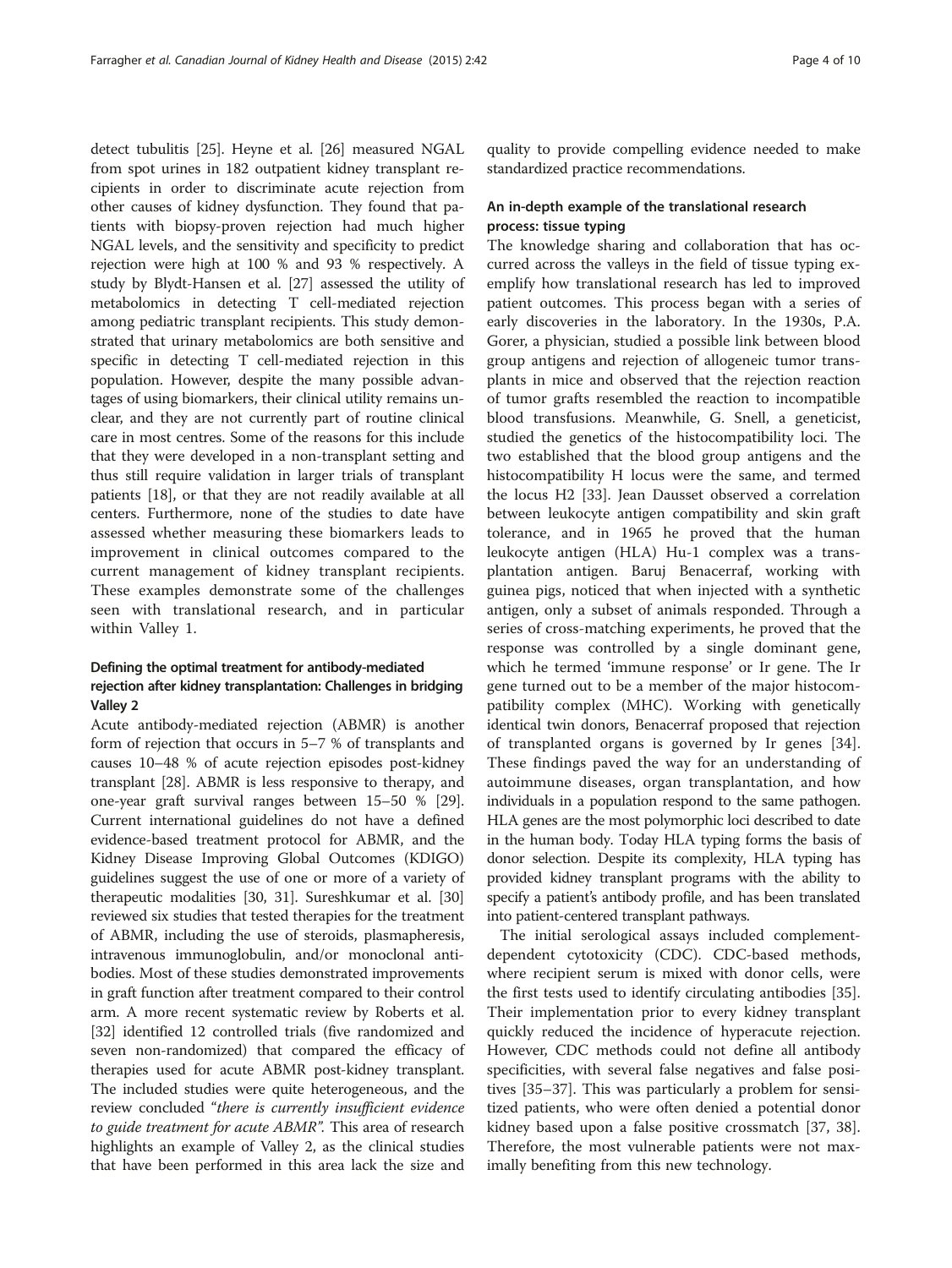The sensitivity and specificity of histocompatibility testing needed to be improved to enable rapid translation to the entire transplant population. This process was partly facilitated by International Histocompatibility Workshops, which helped standardize research techniques to enable collaboration between different researchers and laboratories [[39](#page-8-0)]. Improved immunoassays, such as the solid-phase enzyme-linked immunosorbent assay and bead-based methods (Luminex, FlowPRA), greatly increased sensitivity and specificity. CDC panel reactive antibody (PRA) assay is now based on flow cytometry and can be performed prior to and after transplantation (FlowPRA test). These advances allowed for the determination of unacceptable donor antigens by transplant programs [[35, 37, 40\]](#page-8-0).

While these advances improved the ability to describe a patient's immunologic risk, solutions were still needed to translate better risk stratification into improved outcomes that matter to patients. This challenge was accepted by clinical and health service researchers, who could now properly assess the benefits and risks of innovative transplant options for sensitized patients. Three protocols for sensitized patients now exist: acceptable mismatch, kidney paired donation, and desensitization, with the choice based primarily on an individual patient's antibody profile [\[41, 42\]](#page-8-0).

The first two options take advantage of HLA technology to avoid donor specific antibodies that would elicit an immune response. Acceptable mismatch programs use large donor pools to identify HLA antigens toward which a recipient has never formed antibodies [[38, 43, 44](#page-8-0)]. In this way, a sensitized patient may receive a kidney from a donor that contains these self-antigens and other closely related HLA antigens [\[38](#page-8-0)]. Despite their successes, acceptable mismatch programs require access to a large inventory of HLA typed cells or assays, and so are best suited for sensitized patients with common HLA phenotypes [\[38](#page-8-0)].

Patients with rare HLA phenotypes who are not suitable for acceptable mismatch programs may still find a donor through kidney paired exchange. Kidney paired donation programs match incompatible donor-recipient pairs to each other, leading to compatible pairs and avoidance of donor-specific antibodies [[45\]](#page-8-0). These programs could not exist without the ability to consistently predict an acceptable match, and thus kidney paired donation is most likely to result in a match for patients with a relatively narrow breadth of sensitization, such as those with a single high-titre antibody to their original donor [\[42](#page-8-0)]. However, kidney paired exchange is dependent on both living donors and enrollment of a large number of donor-recipient pairs [\[46, 47](#page-8-0)].

Desensitization remains an option to enable transplantation of a mismatched kidney for those who cannot access a kidney in either of the previous programs [[48](#page-8-0)–[51\]](#page-8-0). Desensitization is best suited to broadly sensitized

patients, since these patients are difficult to match in both acceptable mismatch and kidney paired donation programs [[52](#page-8-0)]. HLA typing is once again critical to successful desensitization, since antibody titres are used to determine if desensitization is likely to be effective and when immunosuppression has sufficiently lowered antibody titres to facilitate safe transplantation of a mismatched kidney [\[38](#page-8-0), [52](#page-8-0)].

In Canada, both a living donor paired exchange and highly sensitized patient program exist [\[53\]](#page-8-0). The latter is a national deceased kidney donor organ sharing agreement between provincial transplant programs that gives each program access to a larger number of potential donors for their highly sensitized patients. As of November 2014, all provinces have joined the program. Since the first provinces joined the program in October 2013, approximately 120 highly sensitized patients have received kidneys [[54](#page-8-0)]. For Canadian patients who do not receive a kidney through these options, several centers have active desensitization programs. Results are typically better than dialysis [[55](#page-8-0)], but outcome reporting is susceptible to selection bias and different antibody reporting practices between centers [[56\]](#page-8-0). For these reasons, physicians interested in desensitization for a patient should discuss this possibility further with their local transplant center for information on feasibility and outcomes.

How did histocompatibility testing successfully translate from knowledge to practice and create several transplant options for the sensitized patient? This question is difficult to answer with certainty, but interdisciplinary collaboration appears to have played a major role. One excellent example is the Banff initiative, which is an ongoing interdisciplinary effort to standardize definitions of rejection involving elements from both histocompatibility and pathology [\[57](#page-8-0), [58\]](#page-8-0). Patient-level innovations were needed beyond enhanced risk assessment, which is outside the expertise of many basic scientists. Meanwhile, accurate immunologic risk prediction and antibody classification seemed to be exactly what clinical and health service researchers required to translate their ideas into individualized care pathways for sensitized patients.

There are also several histocompatibility clinical observations that may be candidates for reverse translation from the bedside back to the bench. Firstly, solid phase assays sometimes identify donor specific antibodies despite a negative CDC crossmatch [\[36](#page-8-0), [59](#page-8-0)], the significance of which requires clarification [[60](#page-8-0)–[64](#page-8-0)]. Secondly, donor specific antibodies can arise after transplantation, and it remains unclear what triggers their appearance and immunogenicity [\[65](#page-8-0)–[68\]](#page-9-0). Thirdly, the highest antibody titre does not always correlate with end-organ damage, necessitating better techniques to predict the severity of immune responses [\[35](#page-8-0), [38](#page-8-0), [69](#page-9-0)].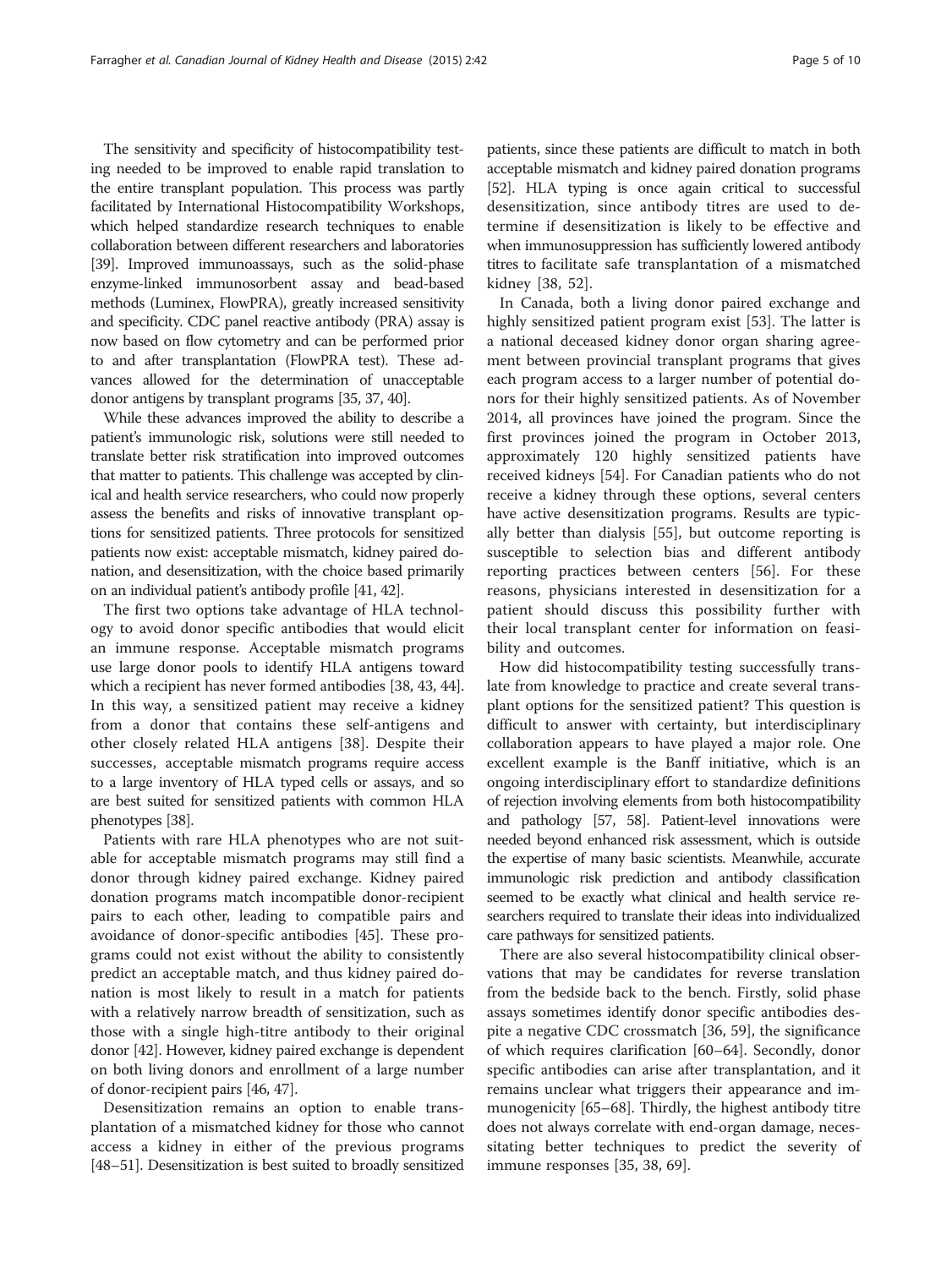The HLA story demonstrates how translational research is a fluid process that requires collaboration between basic scientists and clinical researchers. It describes one example of successful translational research in kidney transplantation, where basic science discoveries resulted in specialized treatment options depending on an individual patient's antibody profile. As a consequence, kidney transplant patients can receive the transplant option most appropriate to their own circumstances, leading to better health outcomes at the population level.

### Patient-oriented research in kidney transplantation

One of the key barriers to bridging the research-topractice valleys identified by the CIHR is the limited role of patients in research [[14\]](#page-7-0). While the research agenda is typically driven by investigators, the primary end users of research are patients and the clinicians who care for them. Therefore, mismatches that occur between research foci and patient priorities can lead to frustration [[70\]](#page-9-0). Patients living with a particular condition, such as kidney transplant recipients, bring expertise on that condition and its implications in daily living, so it follows that they should have a voice in establishing research priorities. Further, patient and public involvement in research has been found to positively impact all stages of the research process, from the development of userrelevant questions to user-focused implementation strategies [[71](#page-9-0)].

Traditionally, approaches to defining research priorities have not involved patients, which can make it challenging to bridge either of the death valleys along the translational research continuum. Each year, up to \$240 billion is spent funding biomedical research, of which up to 85 % is considered wasted [[72\]](#page-9-0). This waste can occur at any stage in the production and reporting of research, including the failure to address relevant questions and to involve end users of research [[73](#page-9-0)]. The importance of engaging key stakeholders in research prioritization has been emphasized by funding agencies, and has led to the development of national strategies and organizations that aim to engage patients in the research process. These include the Strategy for Patient-Oriented Research in Canada (supported by the CIHR) [[14\]](#page-7-0), the Patient-Centered Outcomes Research Institute in the United States (supported by the U.S. government) [\[74](#page-9-0)], and INVOLVE in the United Kingdom (supported by the National Institute for Health Research, U.K.) [\[75](#page-9-0)].

Few evidence-based methods for involving patients and other stakeholders in determining research priorities exist. The Cochrane Agenda and Priority Setting Methods Group has identified three such processes: the health equity lens model [\[76\]](#page-9-0), the dialogue model [[77](#page-9-0)], and the James Lind Alliance (JLA) priority setting partnership [\[78](#page-9-0)]. Of these,

the JLA model is the most established method and has been used successfully to date in setting research priorities in more than 25 conditions. Although little work has been done in the area of stakeholder involvement in research prioritization in kidney disease, a recent study in patients with ESRD on or nearing dialysis and their clinicians and caregivers employed this technique to arrive at a list of top ten ESRD-related research uncertainties [[79](#page-9-0)]. These included questions on enhancing communication, dietary restrictions, dialysis modality options, vascular access, and access to transplantation.

While studies on research prioritization in kidney disease in general provide valuable information that will help guide future research, patients who have received a kidney transplant represent a separate population with likely different concerns and priorities. Little work has been done on patient involvement in kidney transplant-related research prioritization. A recent systematic review evaluating approaches to research prioritization in kidney disease found only four studies that identified research priorities in kidney transplantation [[80](#page-9-0)]. These four studies used diverse methods for identifying research priorities, and only two included patients in the prioritization process [\[79](#page-9-0), [81](#page-9-0)]. Only one study looked at research prioritization specific to kidney transplantation in the pediatric population [\[82](#page-9-0)]. In these studies, questions of etiology, diagnosis, treatment, health services, and psychosocial issues as they relate to kidney transplantation were identified as priorities. While organizations and funders emphasize the importance of stakeholder engagement in research prioritization, some challenges and shortcomings of this approach must be acknowledged. The optimal method to engage patients and other stakeholders remains unclear, and few studies explicitly describe the prioritization processes used in detail [[79](#page-9-0), [80\]](#page-9-0). Further, these processes rely on subjective viewpoints of participants, whose perspectives, values and priorities can change over time and differ across contexts and populations [\[80\]](#page-9-0). Another shortcoming of patientcentered research is the occurrence of conflicts between different priorities. For instance, in an effort to avoid inequity in access to transplantation, lower weight is given to optimal HLA matching between donors and recipients in US organ allocation schemes, which may lead to reduced graft survival [\[83\]](#page-9-0). Future studies using established and explicit methods to engage kidney transplant recipients in determining transplant-related research priorities are needed to ensure that relevant research is conducted and translated into practice.

In addition to involving patients in research priority setting, there has been a growing recognition of the importance of using patient-reported outcomes (PROs) to ensure treatments lead to meaningful health improvements for patients. PROs have been defined as "reports coming directly from patients about how they feel or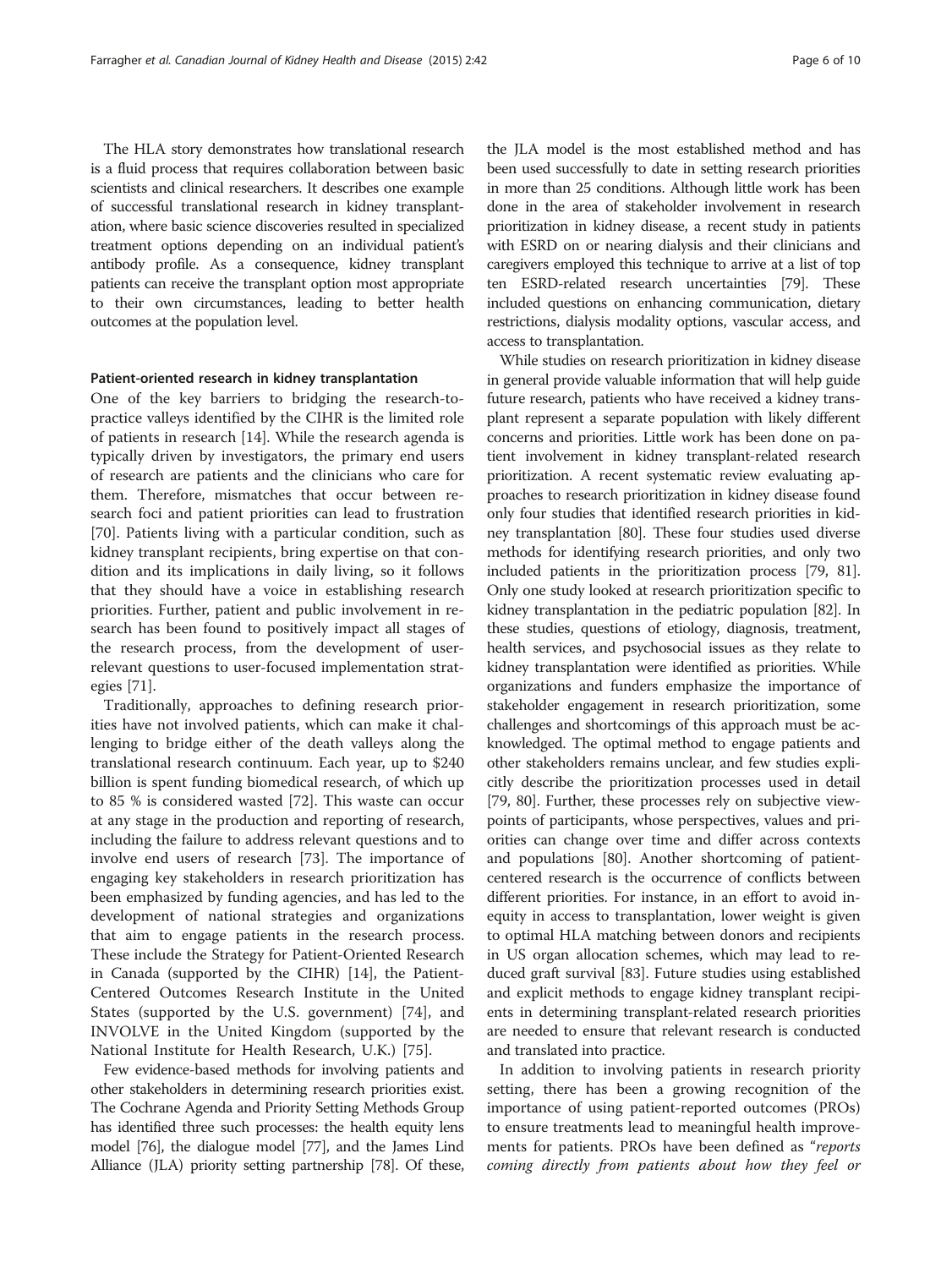function in relation to a health condition and its therapy without interpretation by healthcare professionals or anyone else" [[84](#page-9-0)]. Not only are PROs themselves among the most important outcomes to patients (Fig. 2), they are also frequently associated with other outcomes such as morbidity and mortality. Examples of concepts included under the PRO umbrella are health-related quality of life (HRQoL), symptom burden, functional status, and beliefs, perceptions and experiences surrounding various aspects of treatment such as convenience and tolerability.

PROs have been used in kidney transplant research for various purposes. One salient example has been to address medication non-adherence among kidney transplant recipients. Medication non-adherence is a prevalent issue in kidney transplant patients [[85](#page-9-0)], which is associated with an increased risk of mortality and graft rejection [[86](#page-9-0)]. Using PROs, kidney transplant researchers have been able to elucidate some of the barriers to adherence among patients such as false beliefs about medications [[87](#page-9-0), [88](#page-9-0)] and forgetfulness [\[87](#page-9-0)–[89](#page-9-0)], and also observe differences in side effects and quality of life associated with different medication regimens [\[90, 91](#page-9-0)] which may have an effect on adherence. The former information has helped to stimulate research into enhanced patient education and followup protocols [\[92, 93](#page-9-0)], which combined with related literature from other clinical populations has informed the Kidney Disease Improving Global Outcomes (KDIGO) clinical practice guidelines on addressing medication adherence in transplanted patients [[31](#page-8-0)]. This is an example of how PROs and T2 research initiatives can collectively impact expert consensus on best practice. Future T3 research initiatives may seek to further promote, educate, and evaluate the use of these guidelines among practitioners, in order to maximize the real-world impact on patient outcomes.

Another example of PRO use is in the growing field of geriatric transplantation, where quality-of-life outcomes hold particular significance. Research has demonstrated that elderly transplanted patients experience better HRQoL than elderly patients on dialysis, but they also score more poorly than normative age-matched populations in some HRQoL-related domains such as functional status [[94](#page-9-0)–[97](#page-9-0)]. Older adults who demonstrate these forms of functional impairments often benefit from a more geriatric approach to care which may include active rehabilitation to improve strength, mobility, and adaptive living skills, and reduce the risk of falls [\[98](#page-9-0)–[102\]](#page-9-0). Thus, future T2 research initiatives may build off this HRQoL data to investigate the potential benefits of similar care approaches for older adults with renal transplants.

Despite their demonstrated potential to lead to meaningful improvements in patient wellbeing, PROs currently occupy a small proportion of the outcome literature in kidney transplantation. For example, a systematic review which examined the use of PRO measures in immunosuppressive regimen trials concluded that very few randomized controlled trials had used HRQoL outcomes. Efforts to incorporate PROs into research have also often been minimized by various challenges - the same review found that when PROs such as HRQoL were included in such trials, the validity of the measures used or the clinical relevance of the results were often not considered [\[103](#page-9-0)]. PROfocused research is also susceptible to the death valleys of translational research, which may be particularly true if there is no clearly established rationale or future implication(s) associated with assessing PROs. This has been demonstrated in clinical practice, where simply routinely assessing HRQoL, for example, has been found to have minimal observable impact on treatment [\[104\]](#page-9-0). Thus, engaging in full-spectrum translational PRO research should be an ongoing area of focus for transplant researchers, to

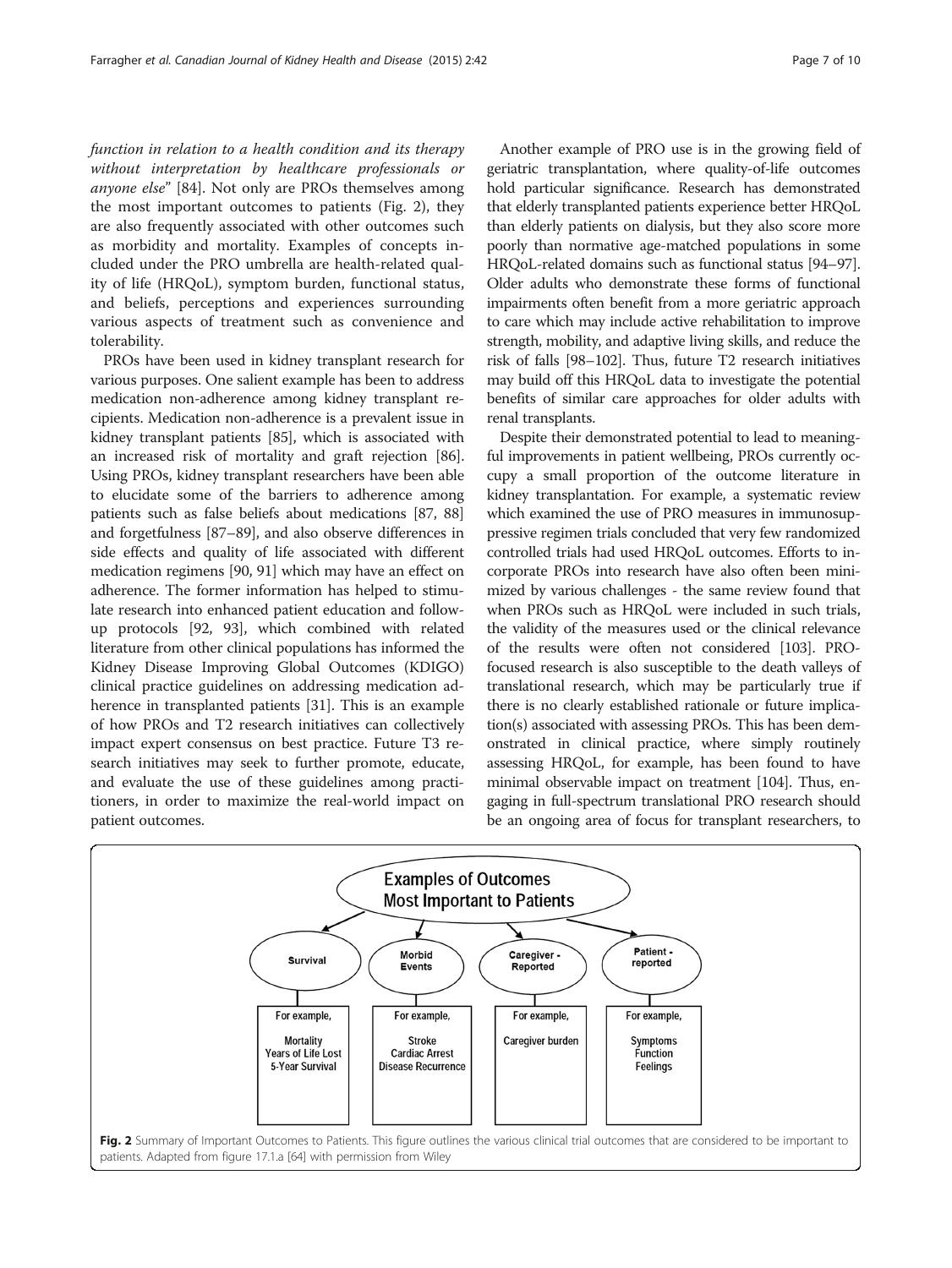<span id="page-7-0"></span>maximize the likelihood that research evidence translates into meaningful improvements for patients.

## Conclusions

This review has provided an overview of translational research and highlighted examples of translational research in the field of kidney transplantation. Translational research is an evolving discipline that emphasizes fluidity between the different phases of research and requires strong interdisciplinary collaboration among researchers and clinicians.

The example of histocompatibility testing, and how translational research has played a role in improving management options for sensitized individuals, demonstrates how focused efforts to bridge gaps between basic science research, clinical research, and implementation in clinical practice can lead to improved patient outcomes. Further, involving patients and stakeholders in establishing and monitoring research agendas increases the likelihood that research will be produced that is meaningful and relevant to patients and those who care for them. Potential rich areas for translational research efforts include non-invasive diagnostic test development for acute rejection, novel immunosuppression strategies, and improving medication adherence. Future use of established, transparent research prioritization initiatives involving key Canadian kidney transplantation stakeholders and evaluation of these processes will be not only important but also necessary to ensure that the concerns of research end-users are being addressed and that research findings are being implemented in practice. The future of translational research in kidney transplantation and beyond will require the deliberate fostering of partnerships to ensure that scientists, clinicians, and patients are working towards common goals.

#### Abbreviations

CIHR: Canadian institutes of health research; ESRD: End-stage renal disease; mRNA: messenger RNA; NGAL: Neutrophil gelatinase associated lipocalin; ABMR: Antibody-mediated rejection; KDIGO: Kidney disease improving global outcomes; HLA: Human leukocyte antigen; MHC: Major histocompatibility complex; CDC: Complement-dependent cytotoxicity; PRA: Panel reactive antibody; PRO: Patient-reported outcomes; HRQoL: Health-related quality of life.

#### Competing interests

The authors declare that they have no competing interests.

#### Authors' contributions

Each author contributed important intellectual content during manuscript drafting and revision. Each accepts accountability for the overall work by ensuring that questions pertaining to the accuracy or integrity of any portion of this work are appropriately investigated and resolved. All authors approved the final version of the submitted manuscript.

#### Acknowledgements

All authors are supported by the Kidney Research Scientist Core Education and National Training Program (co-funded by the Kidney Foundation of Canada, Canadian Society of Nephrology, and Canadian Institutes of Health Research). JFF is supported by a Kidney Foundation of Canada Allied Health Doctoral Fellowship. MJE is supported by an Alberta Innovates-Health Solutions Clinician Fellowship.

#### Author details

<sup>1</sup> Division of Nephrology, University Health Network, Toronto ON, Canada and the Rehabilitation Sciences Institute, University of Toronto, Toronto, ON, Canada. <sup>2</sup>Li Ka Shing Knowledge Institute, St. Michael's Hospital, Toronto, ON, Canada. <sup>3</sup> Division of Nephrology, St. Michael's Hospital, University of Toronto Toronto, ON, Canada. <sup>4</sup>Department of Laboratory Medicine and the Keenan Research Centre for Biomedical Science at the Li Ka Shing Knowledge Institute, Toronto, Canada. <sup>5</sup> Division of Nephrology, Children's Hospital of Eastern Ontario, Clinical Epidemiology Program and the University of Ottawa, Ottawa, ON K1H 8 L1, Canada.

#### Received: 23 April 2015 Accepted: 2 September 2015 Published online: 05 November 2015

#### References

- 1. Rubio DM, Schoenbaum EE, Lee LS, Schteingart DE, Marantz PR, Anderson KE, et al. Defining translational research: implications for training. Acad Med. 2010;85(3):470–5.
- 2. Keramaris NC, Kanakaris NK, Tzioupis C, Kontakis G, Giannoudis PV. Translational research: from benchside to bedside. Injury. 2008;39(6):643–50.
- 3. Littman BH, Di Mario L, Plebani M, Marincola FM. What's next in translational medicine? Clin Sci (Lond). 2007;112(4):217–27.
- 4. Marincola FM. Translational Medicine: A two-way road. J Transl Med. 2003;1(1):1.
- 5. Davis D, Evans M, Jadad A, Perrier L, Rath D, Ryan D, et al. The case for knowledge translation: shortening the journey from evidence to effect. BMJ. 2003;327(7405):33–5.
- 6. Woolf SH. The meaning of translational research and why it matters. JAMA. 2008;299(2):211–3.
- 7. National Institutes of Health. Definitions under Subsection 1 (Research Objectives), Section I (Funding Opportunity Description), Part II (Full Text of Announcement), of RFA-RM-07-007: Institutional Clinical and Translational Science Award (U54). [http://grants.nih.gov/grants/guide/rfa-files/RFA-RM-07-](http://grants.nih.gov/grants/guide/rfa-files/RFA-RM-07-007.html) [007.html](http://grants.nih.gov/grants/guide/rfa-files/RFA-RM-07-007.html). Accessed January 4 2015.
- 8. Waldman SA, Terzic A. Clinical and translational science: from benchbedside to global village. Clin Transl Sci. 2010;3(5):254–7.
- 9. Kon AA. The Clinical and Translational Science Award (CTSA) Consortium and the translational research model. Am J Bioeth. 2008;8(3):58–60. discussion W1-3.
- 10. Butler D. Translational research: crossing the valley of death. Nature. 2008;453(7197):840–2.
- 11. Westfall JM, Mold J, Fagnan L. Practice-based research–"Blue Highways" on the NIH roadmap. JAMA. 2007;297(4):403–6.
- 12. Brook RH. Medical leadership in an increasingly complex world. JAMA. 2010;304(4):465–6.
- 13. Sung NS, Crowley Jr WF, Genel M, Salber P, Sandy L, Sherwood LM, et al. Central challenges facing the national clinical research enterprise. JAMA. 2003;289(10):1278–87.
- 14. Canadian Institute of Health Research: Canada's Strategy for Patient-Oriented Research. Improving health Outcomes through evidence-informed care. 2011. [www.cihr-irsc.gc.ca/e/44000.html.](http://www.cihr-irsc.gc.ca/e/44000.html) Accessed January 5 2015.
- 15. Reis SE, McDonald MC, Byers SJ. Crossing the research valleys of death: the University of Pittsburgh approach. Clin Transl Sci. 2008;1(1):9–10.
- 16. United States Renal Data Service. USRDS 2013 Annual Data Report: Atlas of Chronic Kidney Disease and End-Stage Renal Disease in the United States. Bethesda, MD: National Institutes of Health, National Institute of Diabetes, Digestive, and Kidney Diseases; 2013.
- 17. Matas AJ, Smith JM, Skeans MA, Thompson B, Gustafson SK, Schnitzler MA, et al. OPTN/SRTR 2012 Annual Data Report: kidney. Am J Transplant. 2014;14 Suppl 1:11–44.
- 18. Halawa A. The early diagnosis of acute renal graft dysfunction: a challenge we face. The role of novel biomarkers. Ann Transplant. 2011;16(1):90–8.
- 19. Kim SC, Page EK, Knechtle SJ. Urine proteomics in kidney transplantation. Transplant Rev (Orlando). 2014;28(1):15–20.
- 20. Bhangoo RS, Hall IE, Reese PP, Parikh CR. Deceased-donor kidney perfusate and urine biomarkers for kidney allograft outcomes: a systematic review. Nephrol Dial Transplant. 2012;27(8):3305–14.
- 21. Lesko LJ, Atkinson Jr AJ. Use of biomarkers and surrogate endpoints in drug development and regulatory decision making: criteria, validation, strategies. Annu Rev Pharmacol Toxicol. 2001;41:347–66.
- 22. Ting YT, Coates PT, Walker RJ, McLellan AD. Urinary tubular biomarkers as potential early predictors of renal allograft rejection. Nephrology (Carlton). 2012;17(1):11–6.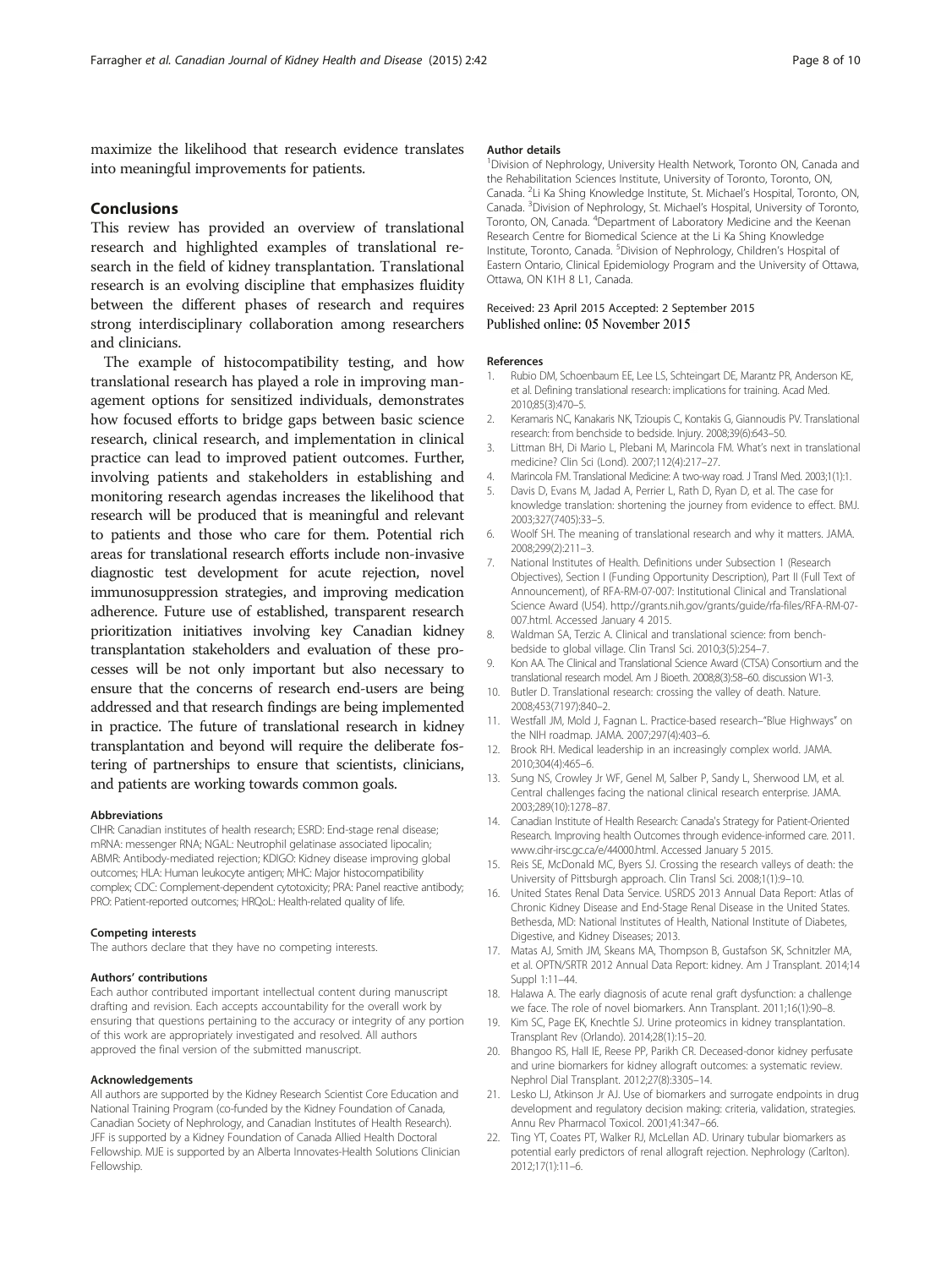- <span id="page-8-0"></span>24. Lebkowska U, Malyszko J, Lebkowska A, Koc-Zorawska E, Lebkowski W, Malyszko JS, et al. Neutrophil gelatinase-associated lipocalin and cystatin C could predict renal outcome in patients undergoing kidney allograft transplantation: a prospective study. Transplant Proc. 2009;41(1):154–7.
- 25. Schaub S, Mayr M, Honger G, Bestland J, Steiger J, Regeniter A, et al. Detection of subclinical tubular injury after renal transplantation: comparison of urine protein analysis with allograft histopathology. Transplantation. 2007;84(1):104–12.
- 26. Heyne N, Kemmner S, Schneider C, Nadalin S, Konigsrainer A, Haring HU. Urinary neutrophil gelatinase-associated lipocalin accurately detects acute allograft rejection among other causes of acute kidney injury in renal allograft recipients. Transplantation. 2012;93(12):1252–7.
- 27. Blydt-Hansen TD, Sharma A, Gibson IW, Mandal R, Wishart DS. Urinary metabolomics for noninvasive detection of borderline and acute T cellmediated rejection in children after kidney transplantation. Am J Transplant. 2014;14(10):2339–49.
- 28. Puttarajappa C, Shapiro R, Tan HP. Antibody-mediated rejection in kidney transplantation: a review. J Transplant. 2012;2012:193724.
- 29. Mauiyyedi S, Colvin RB. Humoral rejection in kidney transplantation: new concepts in diagnosis and treatment. Curr Opin Nephrol Hypertens. 2002;11(6):609–18.
- 30. Sureshkumar KK, Hussain SM, Carpenter BJ, Sandroni SE, Marcus RJ. Antibodymediated rejection following renal transplantation. Expert Opin Pharmacother. 2007;8(7):913–21.
- 31. Kidney Disease: Improving Global Outcomes (KDIGO) Transplant Work Group. KDIGO clinical practice guideline for the care of kidney transplant recipients. Am J Transplant. 2009;9(3):S1–155.
- 32. Roberts DM, Jiang SH, Chadban SJ. The treatment of acute antibody-mediated rejection in kidney transplant recipients-a systematic review. Transplantation. 2012;94(8):775–83.
- 33. Klein J. George Snell's first foray into the unexplored territory of the major histocompatibility complex. Genetics. 2001;159(2):435–9.
- 34. Benacerraf B. Significance and biological function of class II MHC molecules. Rous-Whipple Award lecture 1985. Am J Pathol. 1985;120(3):334–43.
- 35. Cecka JM. Current methodologies for detecting sensitization to HLA antigens. Curr Opin Organ Transplant. 2011;16(4):398–403.
- 36. Tinckam K. Histocompatibility methods. Transplant Rev (Orlando). 2009;23(2):80–93.
- 37. Mulley WR, Kanellis J. Understanding crossmatch testing in organ transplantation: A case-based guide for the general nephrologist. Nephrology (Carlton). 2011;16(2):125–33.
- 38. Huber L, Lachmann N, Durr M, Matz M, Liefeldt L, Neumayer HH, et al. Identification and therapeutic management of highly sensitized patients undergoing renal transplantation. Drugs. 2012;72(10):1335–54.
- 39. International Histocompatibility Working Group: A brief history of the international histocompatibility workshops. [http://www.ihwg.org/about/](http://www.ihwg.org/about/history.html) [history.html](http://www.ihwg.org/about/history.html).
- 40. Zachary AA, Montgomery RA, Leffell MS. Defining unacceptable HLA antigens. Curr Opin Organ Transplant. 2008;13(4):405–10.
- 41. Jackson AM, Leffell MS, Montgomery RA, Zachary AA. A GPS for finding the route to transplantation for the sensitized patient. Curr Opin Organ Transplant. 2012;17(4):433–9.
- 42. Montgomery RA. Renal transplantation across HLA and ABO antibody barriers: integrating paired donation into desensitization protocols. Am J Transplant. 2010;10(3):449–57.
- 43. Fuggle SV, Martin S. Tools for human leukocyte antigen antibody detection and their application to transplanting sensitized patients. Transplantation. 2008;86(3):384–90.
- 44. Claas FH, Witvliet MD, Duquesnoy RJ, Persijn GG, Doxiadis II. The acceptable mismatch program as a fast tool for highly sensitized patients awaiting a cadaveric kidney transplantation: short waiting time and excellent graft outcome. Transplantation. 2004;78(2):190–3.
- 45. Murphey CL, Bingaman AW. Histocompatibility considerations for kidney paired donor exchange programs. Curr Opin Organ Transplant. 2012;17(4):427–32.
- 46. Segev DL, Gentry SE, Warren DS, Reeb B, Montgomery RA. Kidney paired donation and optimizing the use of live donor organs. JAMA. 2005;293(15):1883–90.
- 47. Chkhotua A. Paired kidney donation: outcomes, limitations, and future perspectives. Transplant Proc. 2012;44(6):1790–2.
- 48. Glotz D, Haymann JP, Sansonetti N, Francois A, Menoyo-Calonge V, Bariety J, et al. Suppression of HLA-specific alloantibodies by high-dose intravenous immunoglobulins (IVIg). A potential tool for transplantation of immunized patients. Transplantation. 1993;56(2):335–7.
- 49. Tyan DB, Li VA, Czer L, Trento A, Jordan SC. Intravenous immunoglobulin suppression of HLA alloantibody in highly sensitized transplant candidates and transplantation with a histoincompatible organ. Transplantation. 1994;57(4):553–62.
- 50. Montgomery RA, Zachary AA, Racusen LC, Leffell MS, King KE, Burdick J, et al. Plasmapheresis and intravenous immune globulin provides effective rescue therapy for refractory humoral rejection and allows kidneys to be successfully transplanted into cross-match-positive recipients. Transplantation. 2000;70(6):887–95.
- 51. Schweitzer EJ, Wilson JS, Fernandez-Vina M, Fox M, Gutierrez M, Wiland A, et al. A high panel-reactive antibody rescue protocol for cross-match-positive live donor kidney transplants. Transplantation. 2000;70(10):1531–6.
- 52. Iyer HS, Jackson AM, Zachary AA, Montgomery RA. Transplanting the highly sensitized patient: trials and tribulations. Curr Opin Nephrol Hypertens. 2013;22(6):681–8.
- 53. Canadian Transplant Registries. Organ and Tissue Donation and Transplantation. [http://www.organsandtissues.ca/s/english-expert/nowhsp](http://www.organsandtissues.ca/s/english-expert/nowhsp-registries)[registries.](http://www.organsandtissues.ca/s/english-expert/nowhsp-registries) Accessed July 5 2015.
- 54. Canadian Blood Services. New program will improve chances of a kidney transplant for hard-to-match patients. [https://www.blood.ca/en/media/new](https://www.blood.ca/en/media/new-program-will-improve-chances-kidney-transplant-hard-match-patients)[program-will-improve-chances-kidney-transplant-hard-match-patients.](https://www.blood.ca/en/media/new-program-will-improve-chances-kidney-transplant-hard-match-patients) Accessed July 5 2015.
- 55. Montgomery RA, Lonze BE, King KE, Kraus ES, Kucirka LM, Locke JE, et al. Desensitization in HLA-incompatible kidney recipients and survival. N Engl J Med. 2011;365(4):318–26.
- 56. Cole E, Tinckam KJ. Desensitization outcomes: quantifying and questioning. Am J Transplant. 2014;14(7):1475–6.
- 57. Solez K, Axelsen RA, Benediktsson H, Burdick JF, Cohen AH, Colvin RB, et al. International standardization of criteria for the histologic diagnosis of renal allograft rejection: the Banff working classification of kidney transplant pathology. Kidney Int. 1993;44(2):411–22.
- 58. Mengel M, Sis B, Haas M, Colvin RB, Halloran PF, Racusen LC, et al. Banff 2011 Meeting report: new concepts in antibody-mediated rejection. Am J Transplant. 2012;12(3):563–70.
- 59. Gupta A, Iveson V, Varagunam M, Bodger S, Sinnott P, Thuraisingham RC. Pretransplant donor-specific antibodies in cytotoxic negative crossmatch kidney transplants: are they relevant? Transplantation. 2008;85(8):1200–4.
- 60. Ogura K, Terasaki PI, Johnson C, Mendez R, Rosenthal JT, Ettenger R, et al. The significance of a positive flow cytometry crossmatch test in primary kidney transplantation. Transplantation. 1993;56(2):294–8.
- 61. Karpinski M, Rush D, Jeffery J, Exner M, Regele H, Dancea S, et al. Flow cytometric crossmatching in primary renal transplant recipients with a negative anti-human globulin enhanced cytotoxicity crossmatch. J Am Soc Nephrol. 2001;12(12):2807–14.
- 62. Bryan CF, McDonald SB, Luger AM, Shield CF, Winklhofer FT, Michael Borkon A, et al. Successful renal transplantation despite low levels of donor-specific HLA class I antibody without IVIg or plasmapheresis. Clin Transplant. 2006;20(5):563–70.
- 63. van den Berg-Loonen EM, Billen EV, Voorter CE, van Heurn LW, Claas FH, van Hooff JP, et al. Clinical relevance of pretransplant donor-directed antibodies detected by single antigen beads in highly sensitized renal transplant patients. Transplantation. 2008;85(8):1086–90.
- 64. Patel AM, Pancoska C, Mulgaonkar S, Weng FL. Renal transplantation in patients with pre-transplant donor-specific antibodies and negative flow cytometry crossmatches. Am J Transplant. 2007;7(10):2371–7.
- 65. Wiebe C, Gibson IW, Blydt-Hansen TD, Karpinski M, Ho J, Storsley LJ, et al. Evolution and clinical pathologic correlations of de novo donor-specific HLA antibody post kidney transplant. Am J Transplant. 2012;12(5):1157–67.
- 66. Everly MJ, Rebellato LM, Haisch CE, Ozawa M, Parker K, Briley KP, et al. Incidence and impact of de novo donor-specific alloantibody in primary renal allografts. Transplantation. 2013;95(3):410–7.
- 67. Terasaki PI, Ozawa M. Predicting kidney graft failure by HLA antibodies: a prospective trial. Am J Transplant. 2004;4(3):438–43.